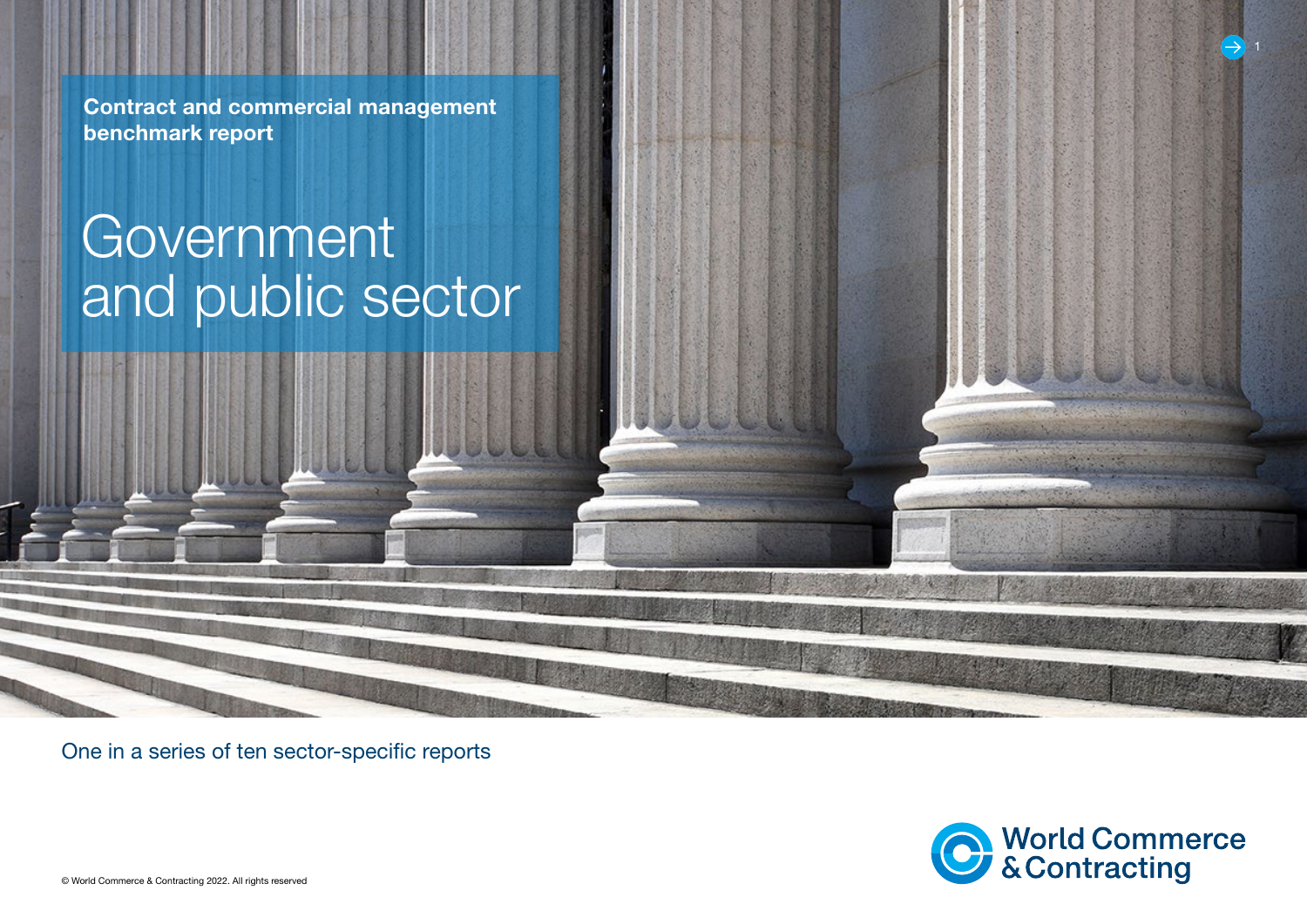# <span id="page-1-0"></span>**Contents**

- 2 Preface
- 3 [Executive summary](#page-2-0)
- 4 [Sector findings](#page-3-0)
- 4 [Priorities for improving CCM](#page-3-0)
- 5 [The nature and extent of executive focus](#page-4-0)
- 6 [The current state of CCM technology](#page-5-0)
- 8 [Contracts and the contracting process](#page-7-0)
- 10 [Resources, organization and reporting](#page-9-0)
- 11 [Responsibilities and time allocation](#page-10-0)
- 13 [CCM objectives](#page-12-0) and readiness
- 15 [Measurements](#page-14-0)
- 17 [Barriers to improvement](#page-16-0)
- 18 [Conclusions](#page-17-0)
- 19 [Contacts](#page-18-0)

# Preface

# Abstract

In a period of transformational change, the government and public sector requires a fundamental revision to many of its commercial and contracting practices and capabilities. While there has been quiet and steady progress, fundamental reforms are still underway.

# About this report

In the period June – September 2021, World Commerce & Contracting gathered data from more than 800 organizations, providing in-depth visibility into their contracting and commercial capabilities. This report focuses on input from 49 companies in the government and public sector, providing sector-specific analysis and comparison with private sector performance and trends.

# How to use the WorldCC benchmark reports

Benchmarking compares against four levels:

Level 1 Your own past performance

Level 2 Others in your sector

Level 3 World-class standards

Level 4 Goals or vision

This report should be used to make a direct comparison with the current state of others in your sector (Level 2), as well as providing private sector averages.

The *[Benchmark Report](https://www.worldcc.com/Portals/IACCM/Resources/WorldCC-Benchmark-report-2021.pdf?ver=NPQMEljK4Q-meXZLABtd2w%3d%3d) 2021* (published September 2021) provides detailed insights across all sectors, but more importantly offers an analysis of world-class performance, and can therefore be used to measure your current state against those world-class standards (Level 3). Drawing from those standards of excellence, you may want to set a future goal or vision that represents an as-yet unachieved aspiration and would set you apart from others (Level 4).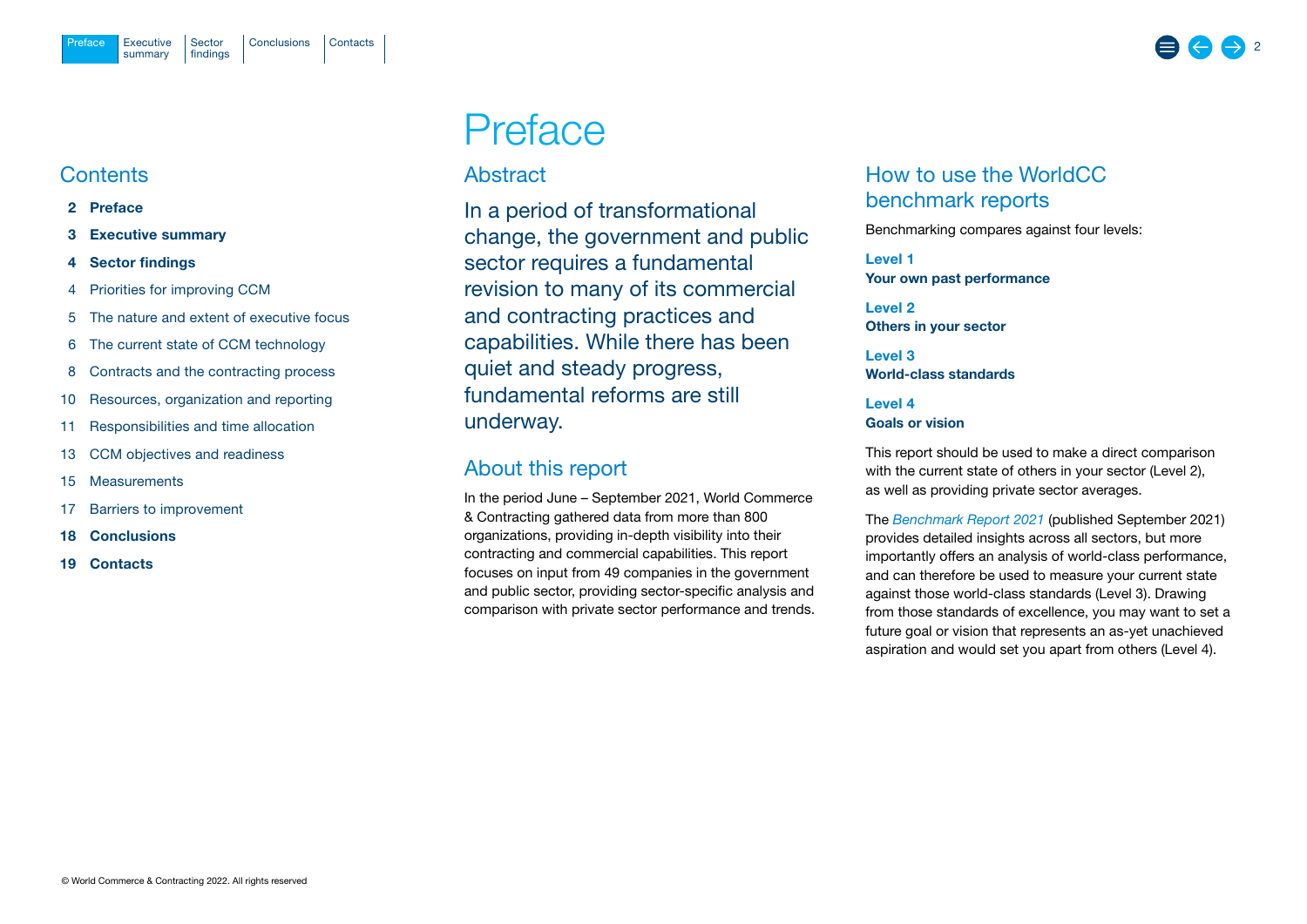# Executive summary

summary

<span id="page-2-0"></span>[Preface](#page-1-0)

Sector findings

Governments and public authorities around the world continue to face an unprecedented combination of challenges that test their resources and resilience to the limit. Social expectations of public services continue to increase, regardless of the pressures on public finances imposed by the pandemic. Geopolitical instability has now added to the mix, forcing a re-evaluation of priorities.

Government and public sector procurement and contracting were not designed to cope with such dramatic change and to varying degrees, they have struggled to keep pace. The rules-based models adopted by governments around the world are focused on compliance and principles of risk transfer, generally limiting creativity and constraining innovation. In today's environment, managing risk and delivering value rise to the top as priorities – very different from the traditional low-cost, risk transfer principles of the past. The continued steady shift towards the acquisition of services is driving increased use of alternative contract models, yet the public sector is generally behind the private sector in using and understanding these models or their implications to commercial capabilities.

It is with this background in mind that this report provides important insights into the current state of CCM in the public sector and identifies areas where there are clear opportunities for improvement. It reveals that many executives appear to appreciate the need for investment and change, yet may struggle due to three major challenges:

 $\boldsymbol{\mathsf{S}}$  $\mathcal{S}$  To the extent that budget is a constraint, this represents a false economy, in that cost reductions and value retention could reasonably be expected to generate 6–8% of typical contract value. However, the problem may remain since that level of return would, in most cases, take 3–4 years to be realized.



3. Availability of funding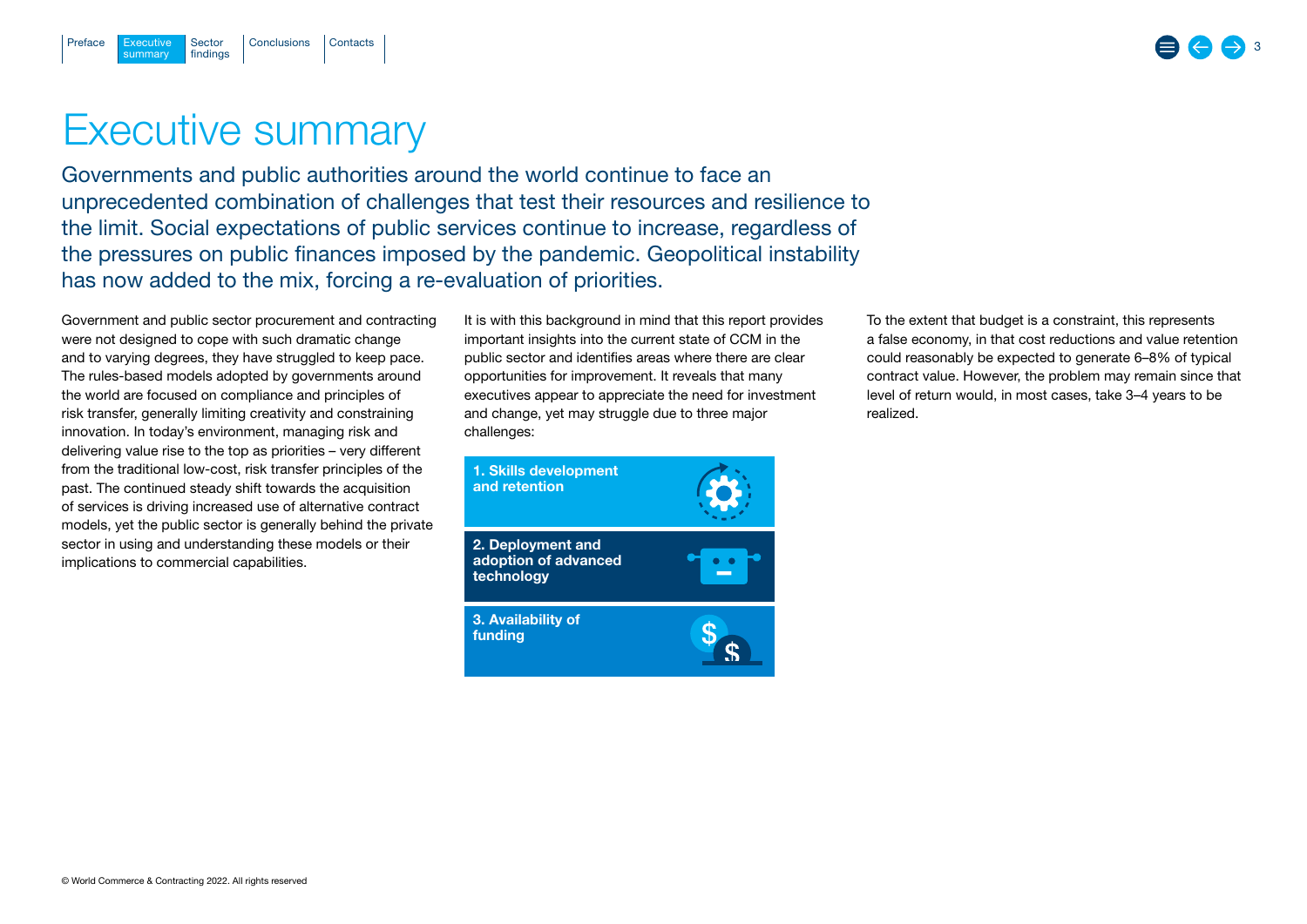<span id="page-3-0"></span>

# Government and public sector findings

# Priorities for improving CCM

Volatile, uncertain conditions appear to be the new normal. It is therefore not surprising to find a high level of cross-sector consistency in the priorities for contract and commercial management (CCM) improvement. The policies, processes and practices that underlie CCM must adjust to this environment and become highly adaptive to ongoing change.

The benchmark shows that those performing CCM activities in the government and public sector grasp the need for improvement – indeed, in most areas, their perception is marginally higher than the private sector average. For example, 76% (versus private sector average 65%) identify the need to increase strategic relevance and demonstrate value.

The top five priorities for improvement are: (private sector ranking in brackets)

Increasing strategic relevance / demonstrating value of CCM (1) 1

Raising skills of current staff / attracting and retaining talent (3) 2

Improving internal processes (2) 3

Expanding role and contribution (5) 4

Selecting, implementing and gaining adoption of tools and systems (4) 5

There are interesting variations in the numbers. For example, 69% of those in the public sector identify raising skills / attracting and retaining talent as a priority, versus 50% in the private sector. This theme of concern around skills and retention is repeated in several areas of the research, and appears significantly more severe in the public sector than in any other sector, except aerospace and defense.

To confront the challenges, there is growing appreciation of a need for improved tools and systems (44%), but a much lower percentage place importance on developing and implementing a digital strategy for contracting (27% see this as high importance and the same percentage view it as low importance). While the priority placed on tools and systems is similar to the private sector, the focus on digital is considerably lower at 27% (38%).

Organizational change is a priority for 31% and this is strongest in groups which lack dedicated CCM resources (see [Resources, organization and reporting, page 10\)](#page-9-0). There is also a greater emphasis on role expansion, with 49% saying this is important (private sector 39%). This is greatest in those organizations where roles and responsibilities are felt to be unclear.

# Priorities for team or functions



4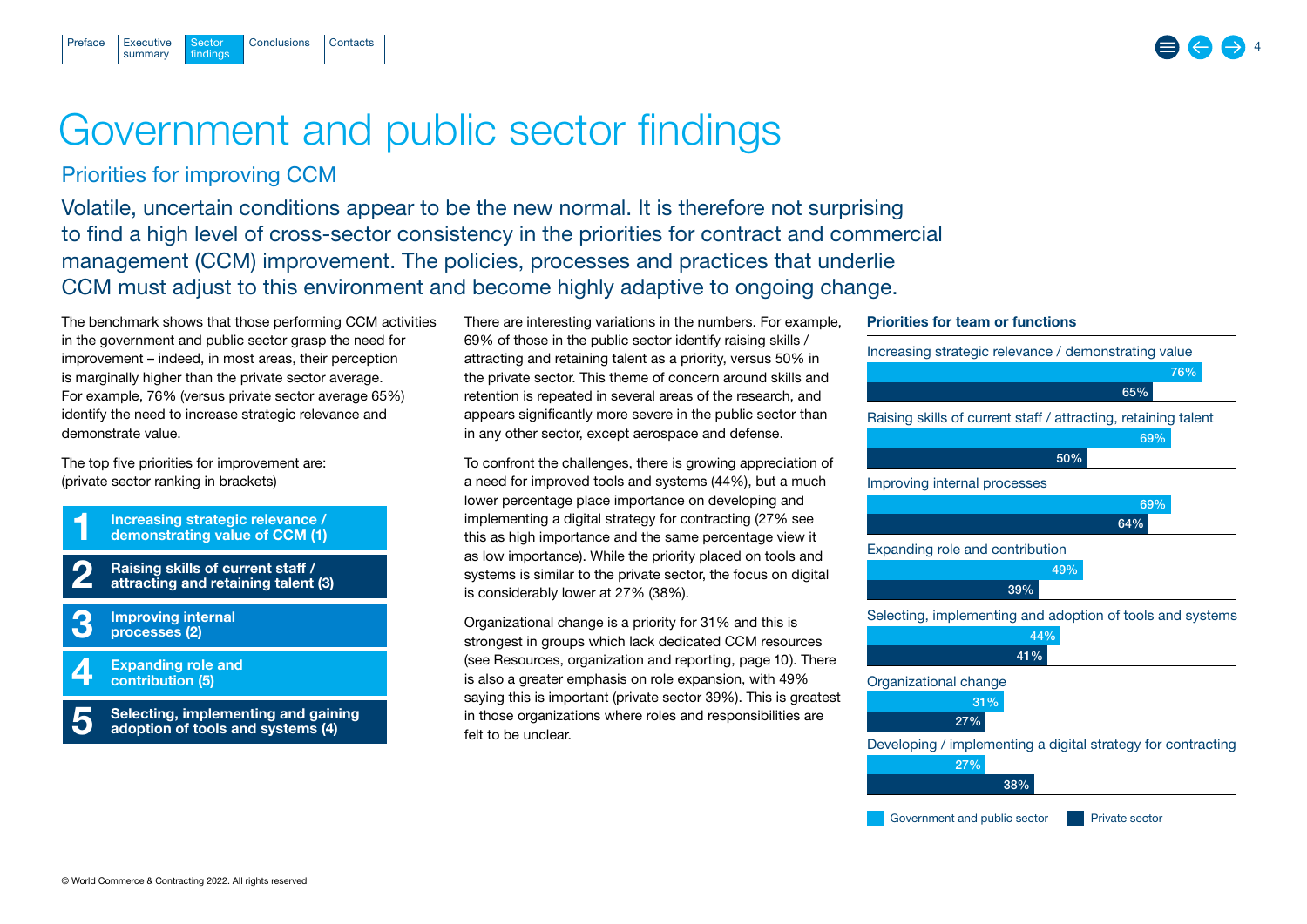<span id="page-4-0"></span>

# The nature and extent of executive focus

In common with other sectors, CCM in the government and public sector is experiencing increased executive focus – 41% report this to be the case (private sector average 51%). None say that interest is declining, though 10% report that CCM is viewed as unimportant (6% private sector).

This interest translates into a range of improvement initiatives either underway or planned. The adoption of contract management tools and software tops the list at 78% (versus private sector 62% ). However, for many, this is not imminent – with only around one-third expecting action or decisions in the next 12 months. Skills development is a focus for 52% (private sector 39%), closely followed by work to develop new or revised terms or standards (48%).

Risk management is a major issue for the public sector, with a clear need for increased sophistication in both assessment and mitigation. It is already a top objective for CCM groups and 41% are expanding their role in this area (compared to 19% private sector). A number of other initiatives can also be viewed in this context – in addition to developing new or revised terms or initiatives on simplification (44%), contract analytics (41%) and segmentation of supplier relationships (33%) each contribute to improved risk management, as well as operational efficiencies.

CCM involvement in environmental, social, and governance (ESG) initiatives is also higher in the public sector, with 15% (private sector 9%) indicating current engagement.

### Initiatives that are being considered (in the context of CCM)

| Adoption of tools and systems         | 78% | Government and<br>public sector |
|---------------------------------------|-----|---------------------------------|
|                                       | 62% | Private sector                  |
| Skills development                    | 52% |                                 |
|                                       | 39% |                                 |
| Develop new / revised terms           | 48% |                                 |
| and standards                         | 47% |                                 |
| Simplification                        | 44% |                                 |
|                                       | 41% |                                 |
| Increased role in risk management /   | 41% |                                 |
| governance                            | 19% |                                 |
| Contract analytics                    | 41% |                                 |
|                                       | 41% |                                 |
| Segmentation, strategy based on types | 33% |                                 |
| of customer or supplier relationship  | 24% |                                 |
| Knowledge management systems          | 30% |                                 |
|                                       | 29% |                                 |
| <b>Revised measurements</b>           | 26% |                                 |
|                                       | 19% |                                 |
| Increase external benchmarks,         | 19% |                                 |
| research                              | 20% |                                 |
| Increased role in ESG                 | 15% |                                 |
|                                       | 9%  |                                 |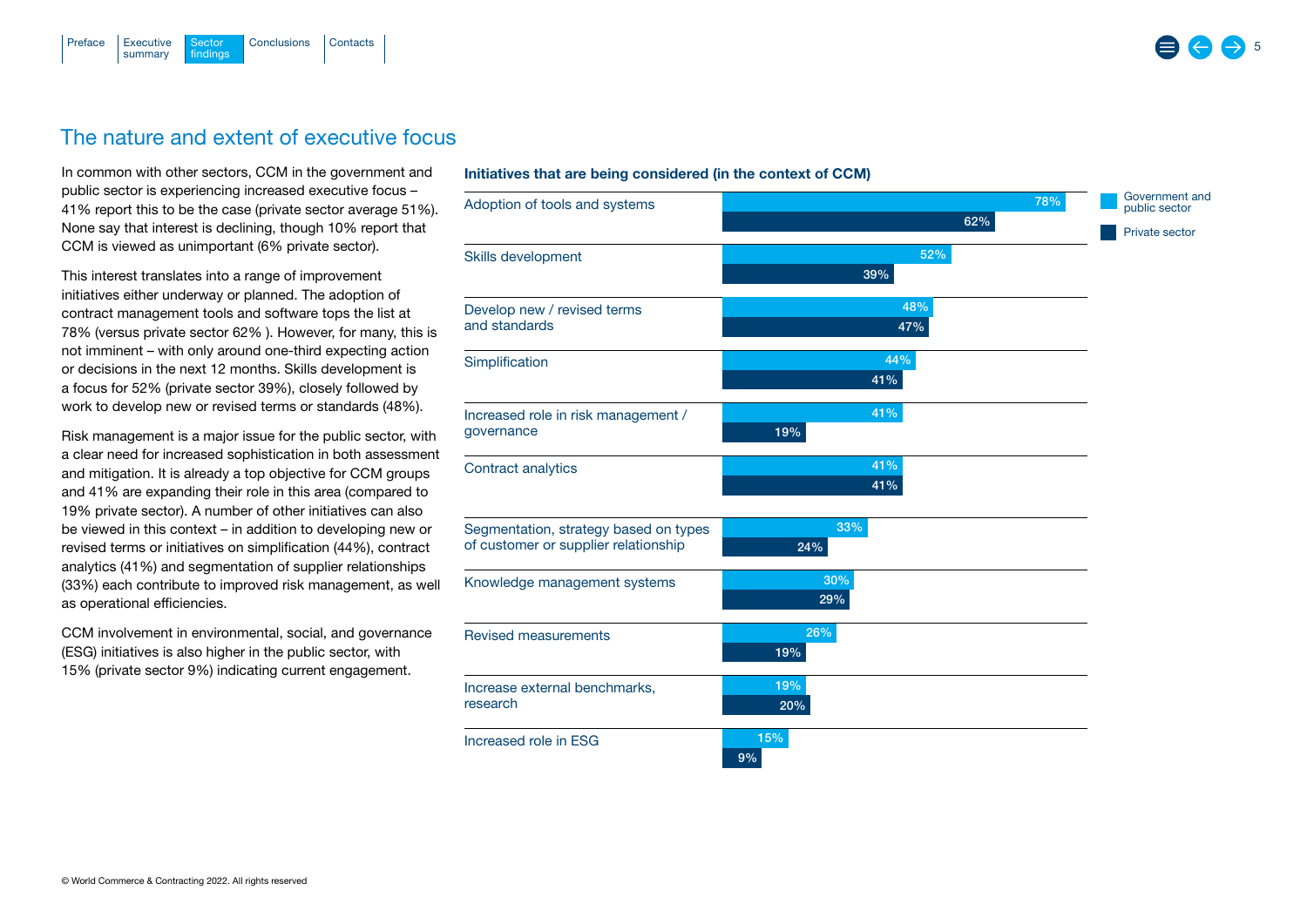<span id="page-5-0"></span>

While there is evident acknowledgement by many that technology can offer improved performance, the benchmark responses from the government and public sector coincide with several other sectors in revealing a distinct undercurrent of technology skepticism or aversion. There is a definite focus on the basics of functionality and, while this is understandable in terms of reducing operational workload, it may not be the best solution in tackling the need for more informed and adaptive contracting processes and models.

When compared with the private sector, technology adoption is lagging, but not in every area. For example, 82% (compared to 77%) say they either have, or are deploying, a contracts repository. However, other data suggests that those implementations are far from complete – 100% of respondents say that their priority is to be able to find and search contracts and 89% want to increase visibility into contracts and contract data – implying that the repositories are both incomplete and lacking fundamental search capabilities.

# For those planning investment in new or upgraded technology, the priorities are:

- Being able to find and search contracts
- Visibility into contracts and contract data
- Increasing value retention
- Audit trails
- Improving operational performance
- Improving compliance
- Reducing operational cost
- Improving cycle times
- Integrating data flows.

| <b>Extent of deployment of</b><br><b>CCM</b> software tools               | 0%       | 20%                        | 40%                            | 60%                      | 80%                        | 100% |
|---------------------------------------------------------------------------|----------|----------------------------|--------------------------------|--------------------------|----------------------------|------|
| Repository of signed contracts                                            |          |                            |                                |                          |                            |      |
| Post-signature monitoring of<br>compliance with contract terms            |          |                            |                                |                          |                            |      |
| Monitor reviews / approvals status                                        |          |                            |                                |                          |                            |      |
| Management reporting / dashboard                                          |          |                            |                                |                          |                            |      |
| Automated document circulation,<br>redlining                              |          |                            |                                |                          |                            |      |
| Collaboration portal for joint editing                                    |          |                            |                                |                          |                            |      |
| Ability to assemble standard contracts<br>from templates                  |          |                            |                                |                          |                            |      |
| Front-end contract request /<br>selection interface to business unit      |          |                            |                                |                          |                            |      |
| Integration with other key applications<br>(ERP, financial systems, etc.) |          |                            |                                |                          |                            |      |
| <b>Risk scoring</b>                                                       |          |                            |                                |                          |                            |      |
| Defined and automated workflow for<br>non-standard terms or agreements    |          |                            |                                |                          |                            |      |
| Contract obligation extraction                                            |          |                            |                                |                          |                            |      |
| Contract analytics -<br>individual agreements                             |          |                            |                                |                          |                            |      |
| Ability to assemble contracts from<br>a clause library                    |          |                            |                                |                          |                            |      |
| Contract analytics -<br>portfolio of agreements                           |          |                            |                                |                          |                            |      |
| Digitized contract playbooks                                              |          |                            |                                |                          |                            |      |
| Artificial intelligence / machine learning                                |          |                            |                                |                          |                            |      |
| Government and public sector<br><b>Private sector</b>                     | Deployed | In process of<br>deploying | <b>Would like</b><br>to deploy | Little or<br>no interest | Don't know<br>what this is |      |

6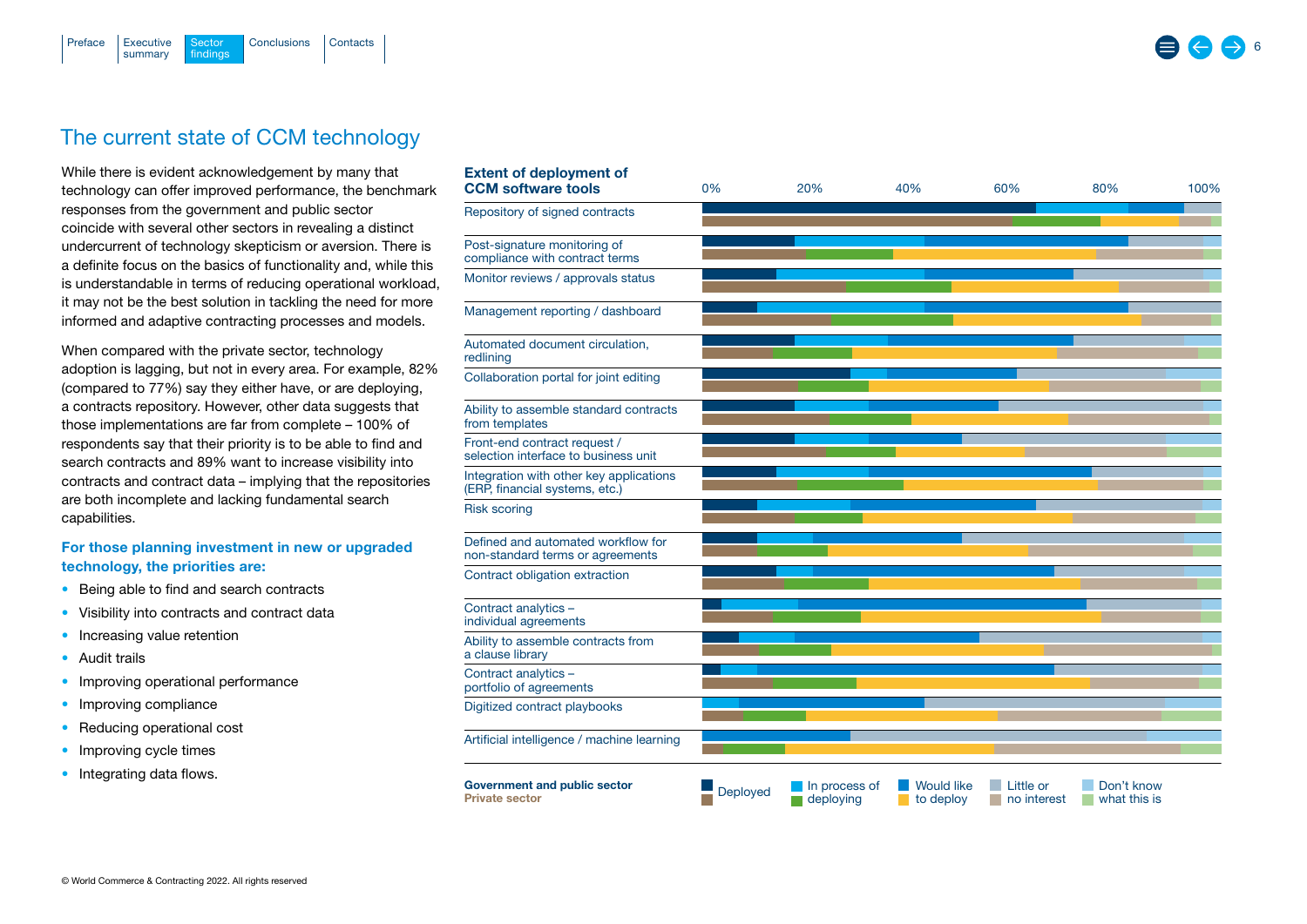

# The current state of CCM technology (continued)

Existing technology is delivering limited functionality. In the government and public sector 14% have implemented, and 29% are deploying, software to monitor reviews and approvals – a total of 43% (versus private sector 48%). A similar total percentage undertakes, or will undertake, management reporting (only 11% deployed) and some degree of post-signature monitoring (18% deployed).

36% report a collaboration portal for joint editing and 32% have implemented, or are deploying, the ability to assemble contracts from templates. In these areas, if deployment proceeds to plan, public and private sector will be operating at similar levels of capability. However, in other areas that are key to greater adaptability and creativity, public sector has substantial ground to cover. For example, just 7% have, or are deploying, digitized playbooks (private sector 20%), in analytics well under 20% have tools in place, or planned (private sector 30%).

Many do not consider improved contract assembly tools to be important – 43% in the case of clause libraries and 46% digitized playbooks. A similar number, 43%, do not see a need for an automated workflow for non-standards – presumably because they anticipate continued use and imposition of standard templates. Finally, it is surprising that 32% are not interested in automated risk scoring.

# Encouragingly, there is widespread interest in enhanced analytical capabilities, as the list below reveals. The top features that are wanted are:

- Contract analytics at portfolio level (57%)
- Contract analytics at transactional level (56%)
- Contract obligation extraction / compliance monitoring (46%)
- Integration with other applications (43%)
- Post-signature contract compliance monitoring (39%).

# Levels of interest in and adoption of CCM technology



### Progress

- 1. Repository of signed contracts
- 2. Management reporting / dashboard
- 3. Monitor reviews / approvals status
- 4. Ability to assemble standard contracts from templates
- 5. Integration with other key applications (ERP, financial systems, etc.)
- 6. Post-signature monitoring of compliance with contract terms
- 7. Front-end contract request / selection interface to business unit
- 8. Contract obligation extraction
- 9. Collaboration portal for joint editing
- 10. Risk scoring
- 11. Contract analytics individual agreements
- 12. Contract analytics portfolio of agreements
- 13. Automated document circulation, redlining
- 14. Ability to assemble contracts from a clause library
- 15. Defined and automated workflow for non-standard terms or agreements
- 16. Digitized contract playbooks
- 17. Artificial intelligence / machine learning



Private sector

© World Commerce & Contracting 2022. All rights reserved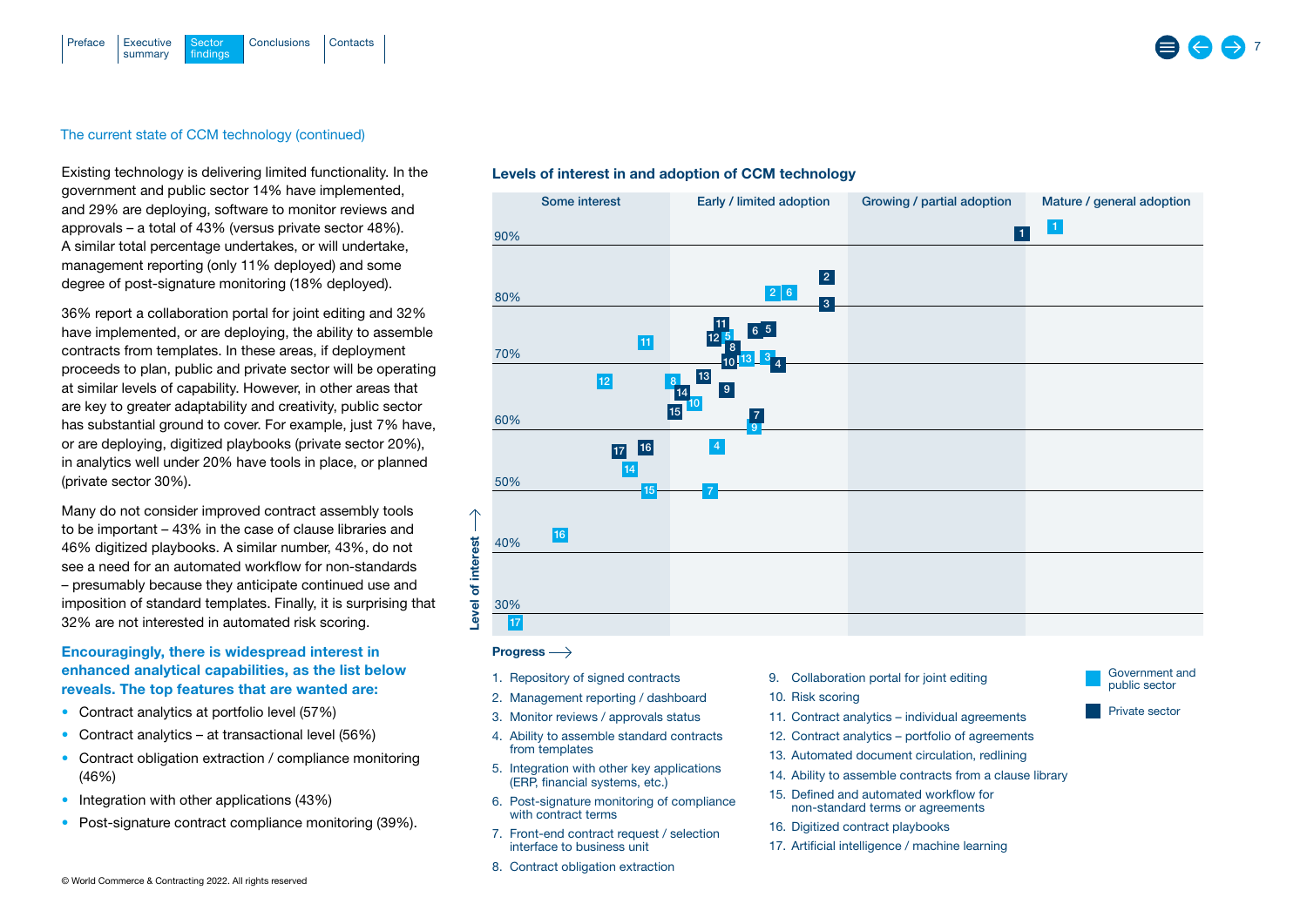# Contracts and the contracting process

[Executive](#page-2-0) Sector [Conclusions](#page-17-0) [Contacts](#page-18-0)

Sector findings

summary

<span id="page-7-0"></span>[Preface](#page-1-0)

Contract duration in the government and public sector is lengthening – 40% report increases in duration, almost three times as many as the 14% experiencing decreases. The average duration for both mid and high-complexity agreements is longer than the private sector average at 3.9 years (versus 3.2) and 6.3 years (versus 5.8) respectively. This is an interesting trend, somewhat different to the past direction of travel and perhaps indicating a growing focus on value over time, rather than through regular competitive bidding.

As would be expected with the public sector, it makes extensive use of standard contract templates, almost 85% operating with fixed templates. 30% have pre-established fall-back options to assist negotiation or variation. 15% say that they operate with a terms database which allows more flexible contract assembly – an encouraging number which, if accurate, is higher than the private sector (12%). This ability to produce contracts appropriate to the transaction / relationship is a major step, indicative of best practice contracting. It reduces friction and supports improved performance.

The public sector is also more likely than others to succeed in imposing a standard template, though the picture here shows some variability. Central government has a significantly higher success rate than state, local or affiliated agencies. There are also exception areas, such as some technology contracts (Cloud services being an example).

6% of agreements are signed using counter-party contracts without amendments. However, overall, approximately 80% of contracts are awarded using the public sector body's standard template, nearly 50% of the time without amendment. As noted above, while this may be good in terms of meeting compliance standards, it often contributes to subsequent issues and problems due to inadequate or inappropriate contract terms.

In spite of the pervasive use of templates and a much lower openness to negotiation ([see Responsibilities, page 11](#page-10-0)), CCM resources in the public sector remain more involved in low-value awards than their private sector counterparts. 25% of the group's time is absorbed in low-value / lowcomplexity contracting, against 21% average in the private sector. The 34% allocation to mid-complexity and 41% to high-complexity compares with 37% and 42% in the private sector.

# CCM resources by award value



These variations are not explained by spend patterns – public sector spend is split 33% low-complexity (versus private sector 32%); 30% mid-complexity (33%); 37% high-complexity (35%). As we shall see in the section on [Measurements \(page 15\),](#page-14-0) the public sector has a shortfall of almost 40% in terms of contracts handled per head, irrespective of complexity level. Overall, this data implies real opportunities for efficiency gains, perhaps focusing initially on reduced engagement with low-complexity agreements.

As another efficiency indicator, the public sector is making progress in achieving the benefits that flow from contract simplification. Initiatives are typically linked with digitization, which is a growing focus. While the private sector is ahead overall (30% versus 21%), it is notable that 9% of the public sector design and simplification programs have been inclusive of wording, structure and graphics, versus only 5% in private sector. Also, 36% have improvements 'in process', versus 19%.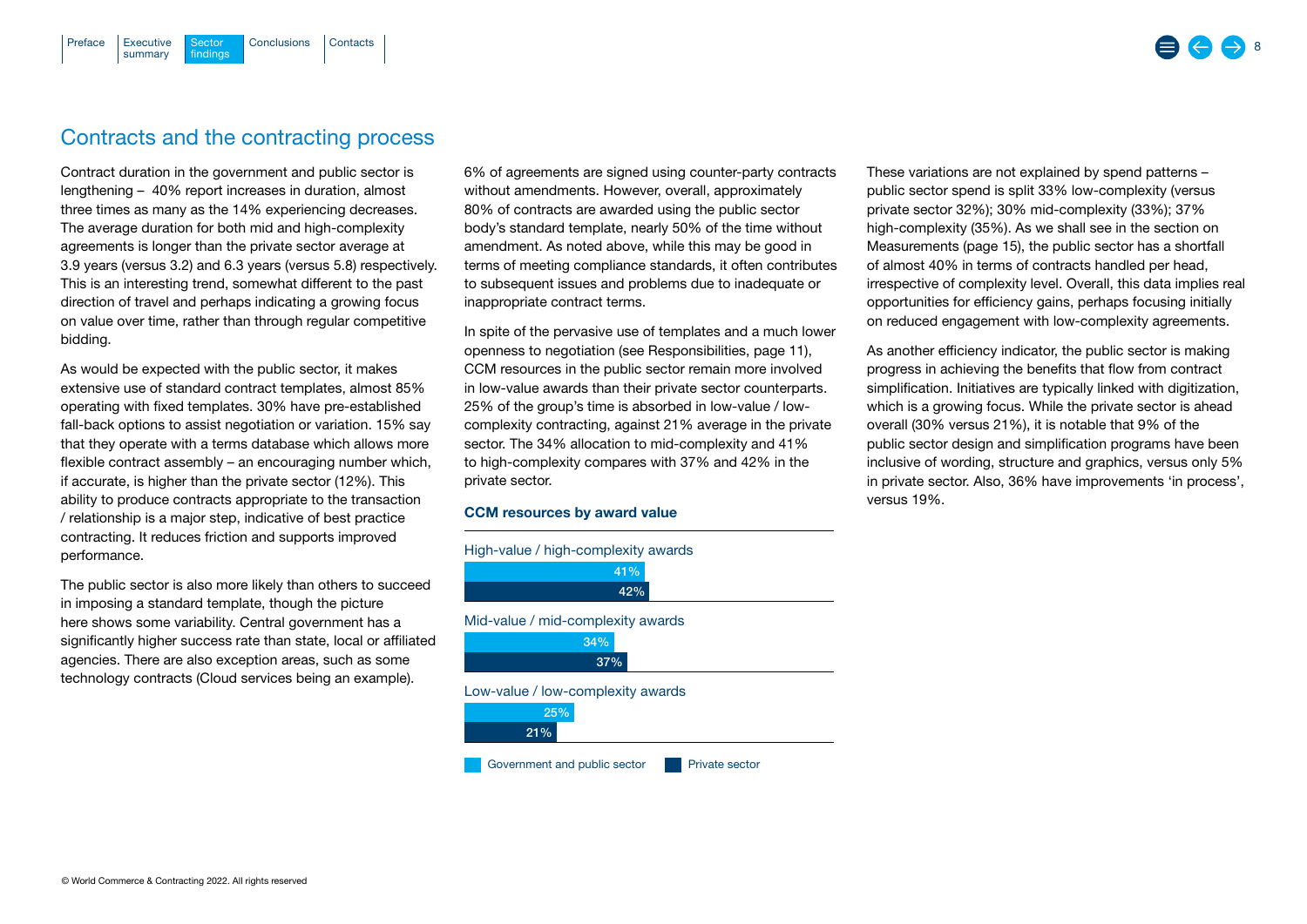

### Contracts and the contracting process (continued)

In terms of the types of contracts used, the government and public sector understandably engages in a somewhat narrower portfolio of relationships, for example, it is not involved in mergers & acquisitions, distribution channels or joint ventures to any significant degree.

Other non-traditional models are often operating at similar levels to the private sector, for example: outcome-based (significant use 25% by both sectors); performance-based (25% public, 30% private); as-a-Service (29% public, 37% private). Agile agreements, while used less frequently, are becoming more common, with 18% saying they are used 'sometimes' and with increasing regularity. This is one of the areas where a need for training is identified. The biggest gap occurs in relational or collaborative agreements, where 54% say there is no use, versus 40% private sector.

Finally, in common with other sectors, engagement with particular types of transaction or agreement is fragmented. The chart (right) shows responses to the question: 'In the context of your organization's business activity, how frequently do you have substantial input to the following contract or relationship documents/offerings?' The percentages combine those who answered either 'all the time' or 'most of the time'.

# Type of agreement

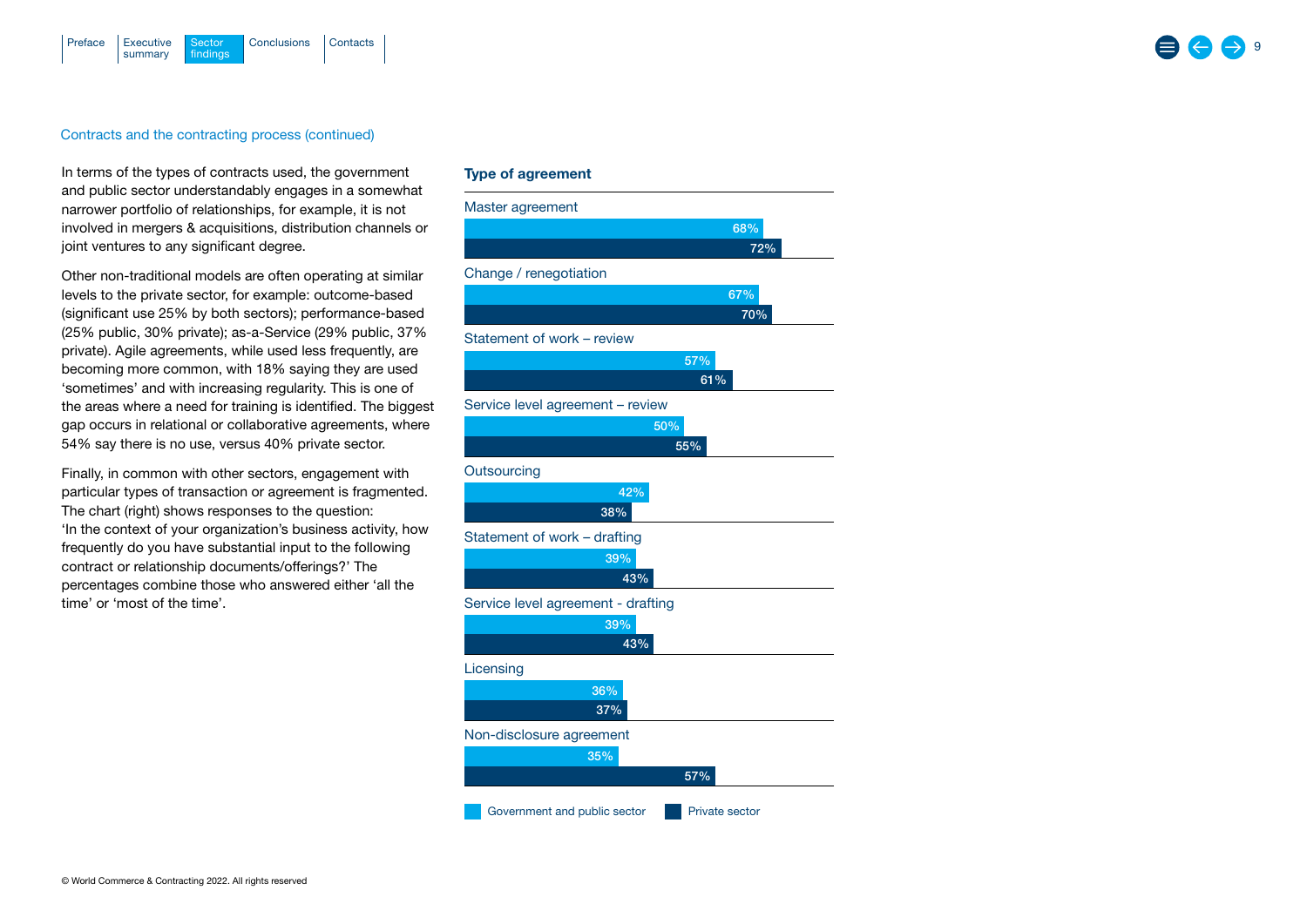**Sector** findings

summary

<span id="page-9-0"></span>[Preface](#page-1-0)

# Resources, organization and reporting

[Executive](#page-2-0) Sector [Conclusions](#page-17-0) [Contacts](#page-18-0)

CCM groups in the government and public sector are exclusively focused on support for procurement, rather than sales, and this should be taken into account when making comparisons with private sector data.

It is considerably less likely for public sector groups to operate with dedicated CCM resources than their private sector counterparts – 43% versus 69% – though it is notable that where dedicated resource exists, the headcount is higher. This means that other skill groups are frequently performing CCM activities, which helps explain the concerns with regard to skills and the need for training. While the role is most often being undertaken by Procurement staff (35%), Operations (29%) is not far behind, and Program / Project Management is in third place with 19%. Since, except for the United States, none of these disciplines embed significant CCM knowledge in their professional certification programs, this is an evident area of weakness and potential exposure.

Given that 57% do not have dedicated CCM resources, the situation on reporting lines becomes somewhat confused. In 24% of organizations, there is no consistent approach. For 21% reporting is to Finance and 17% into Operations. 34% operate within a hybrid structure of Procurement, Supply Management or Commercial.

Given this variability, it is perhaps not surprising that 56% say that responsibilities for contract management activities are often unclear (compared with 37% in private sector). An even higher number, 73%, feel that this is the case for commercial management – against 42% in private sector. This clearly is not helpful to either the speed or the quality of decision-making and must contribute to some of the observed inefficiencies.

Overall, 16% of the total workforce is in some way involved in contract management activities – for example, stakeholders in pre-award review and approval; fulfilling obligations or overseeing performance; negotiating or managing change. Even though this is substantially less than the private sector average of 26%, the sheer scale of the public sector workforce means there are inevitable opportunities for efficiency and value improvement.

Continuing this theme, the study has revealed the benefits that flow from centralized and center-led organizational models and here too the public sector lags behind its private sector counterparts, with just 7% (versus 33%) centralized and 32% (versus 19%) center-led. 60% of organizations with centralized or center-led CCM resources (against 52% average). 18% have a matrixed reporting structure and 43% are decentralized or vary by business division or department. Analysis shows a distinct difference between those with a centralized model, especially in terms of more strategic investments and development – for example, technology deployment, simplification initiatives and performance measures. Decentralization results in a far more tactical focus, with a limited ability to identify valueadd or contribute to business change.

Relative to the private sector, the public sector essentially does not use offshore resources for CCM activities (less than 2% versus 22%), but it is more likely to have outsourced some activities (22% versus 17%). In terms of the tasks undertaken by these supplementary resources, they are contract review and discovery, accounts payable and contract administration / performance monitoring.

# Reporting lines are confused



### Hybrid structure



# Constraints on CCM performance

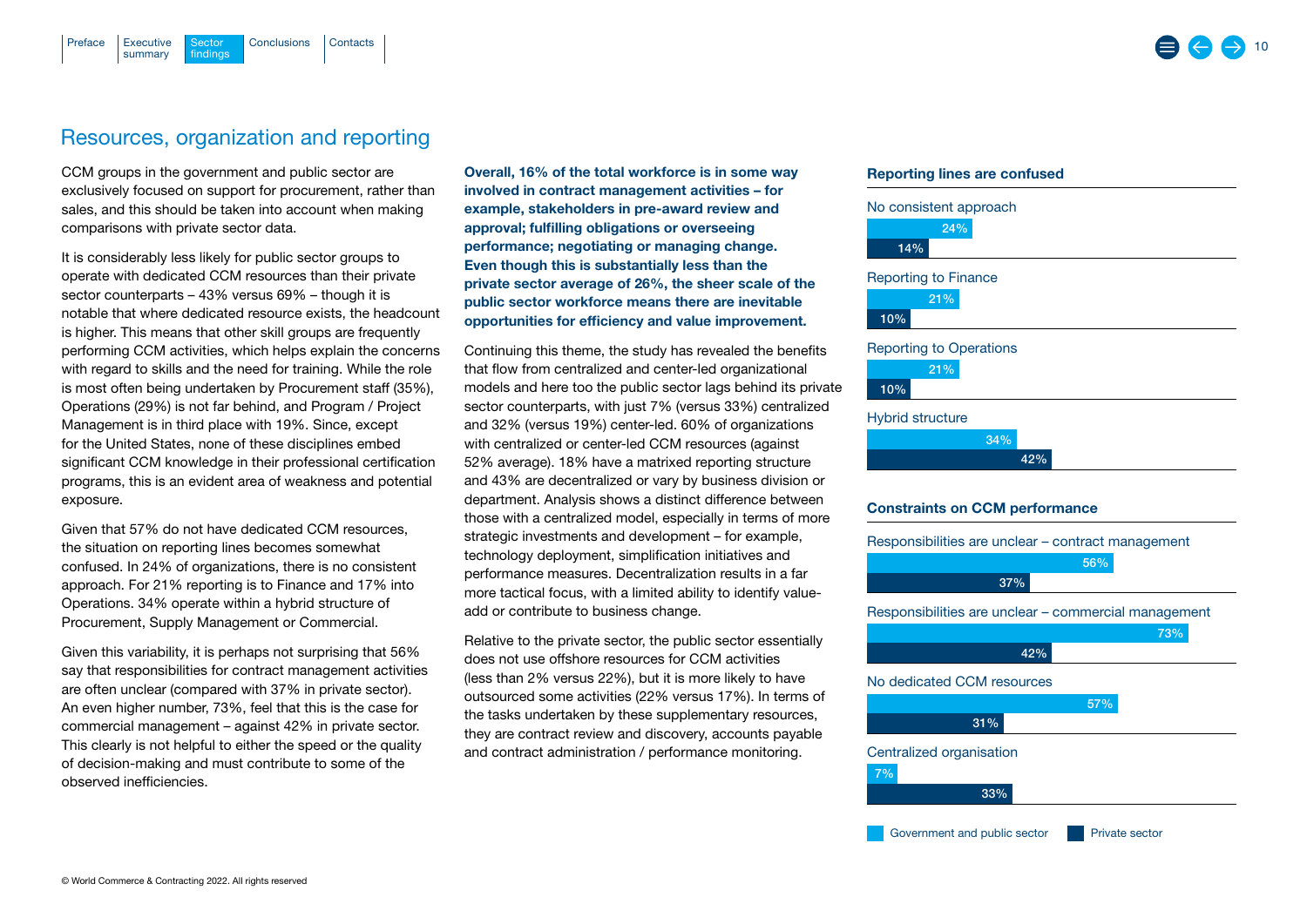<span id="page-10-0"></span>

# Responsibilities and time allocation

In terms of the top ten responsibilities, there is significant variability in the government and public sector relative to the private sector. Much of this is explained by the lower level of dedicated resource – CCM activities and traditional procurement tasks are much more integrated in these responses. For some of the public sector groups, this appears to result in a reduced level of strategic engagement – for example, in leading or supporting change or in setting CCM strategy (responsibilities that consistently sit in the top ten for private sector). However, other groups are strongly engaged in these areas, so public sector shows considerable inconsistency in core responsibilities. As we shall also see, there is a real contrast between the items where responsibility is greatest, versus where most time is spent.

The chart below shows the top ten, by percentage and (in brackets) the comparative rank in the private sector.

## Top ten responsibilities



Government and public sector (Private sector)

In some respects, the government and public sector data reveals a more integrated level of acquisition activity. For example, 50% say they have direct responsibility in supporting requirement definition, versus 31% in private sector and, as indicated in the chart to the left, supplier selection and award is identified by 68%, versus 15%. Since these are regularly seen as areas of weakness, causing downstream disagreements and disputes, a greater consolidation with the CCM activities should be welcomed.

However, experience suggests that both requirement definition and supplier selection are in fact areas where public sector encounters substantial problems with subsequent contract and performance management, so once again the overall quality of skills may be a problem. Across the 20 areas of responsibility measured in the study, public sector scores just one ('setting CCM strategy') at a lower level than private sector. Is this therefore a case of trying to cover too much ground and lacking the necessary levels of specialist knowledge?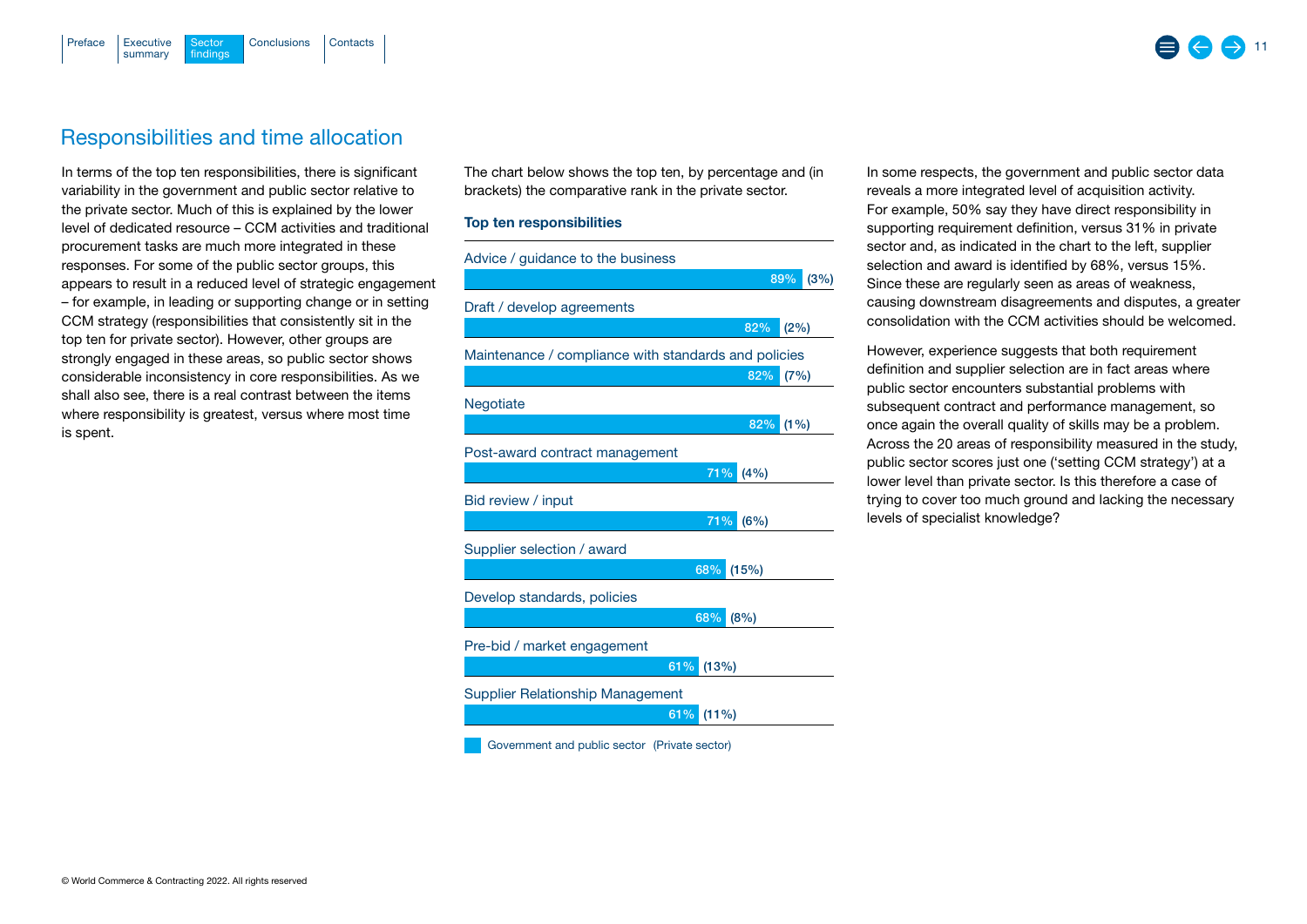### [Executive](#page-2-0) Sector [Conclusions](#page-17-0) [Contacts](#page-18-0) summary **Sector** findings [Preface](#page-1-0)

# Responsibilities and time allocation (continued)

The chart (below) shows responsibilities in a different form and reflects answers to the question 'In the context of specific contracts, who has primary responsibility for the following activities?' The percentage represents those who answered 'my team' (i.e. CCM) and confirms the consistently higher frequency of the leading role in public sector.

# Responsibility of activities

| Setting negotiation<br>strategy | 46%<br>44%     |  |
|---------------------------------|----------------|--|
| Relationship<br>management      | 43%<br>29%     |  |
| Performance<br>management       | 39%<br>26%     |  |
| <b>Establishing cost</b>        | 39%<br>19%     |  |
| <b>Negotiating price</b>        | 37%<br>24%     |  |
| Reviewing<br>requirements       | 36%<br>32%     |  |
| Sub-contracting                 | 29%<br>29%     |  |
| Government and public sector    | Private sector |  |

The primary areas of responsibility do not directly co-relate to where most time is spent (workload distribution). Here we see some substantial variations from the private sector, most notably in the amount of time spent drafting, developing and negotiating agreements (13% less resource applied here) versus areas such as advice to the business (5.2% more resource).

On this measure the top ten activities in terms of resource and time allocation, again compared to the private sector average, are shown in the chart below:

# Where time is allocated (top ten)

| Post-award contract management   | 15%                   |
|----------------------------------|-----------------------|
|                                  | 15%                   |
| Advice / guidance to business    | 13%<br>8%             |
| Draft / develop contracts        | 9%<br>15%             |
| Supplier section and award       | 7%<br>4%              |
| <b>RFx preparation</b>           | 7%<br>4%              |
| Negotiation                      | 6%<br>14%             |
| Bid review / input               | 5%<br>7%              |
| Supplier relationship management | 5%<br>3%              |
| Requirement definition           | 5%<br>3%              |
| Pre-bid / market engagement      | 4%<br>4%              |
| Government and public sector     | <b>Private sector</b> |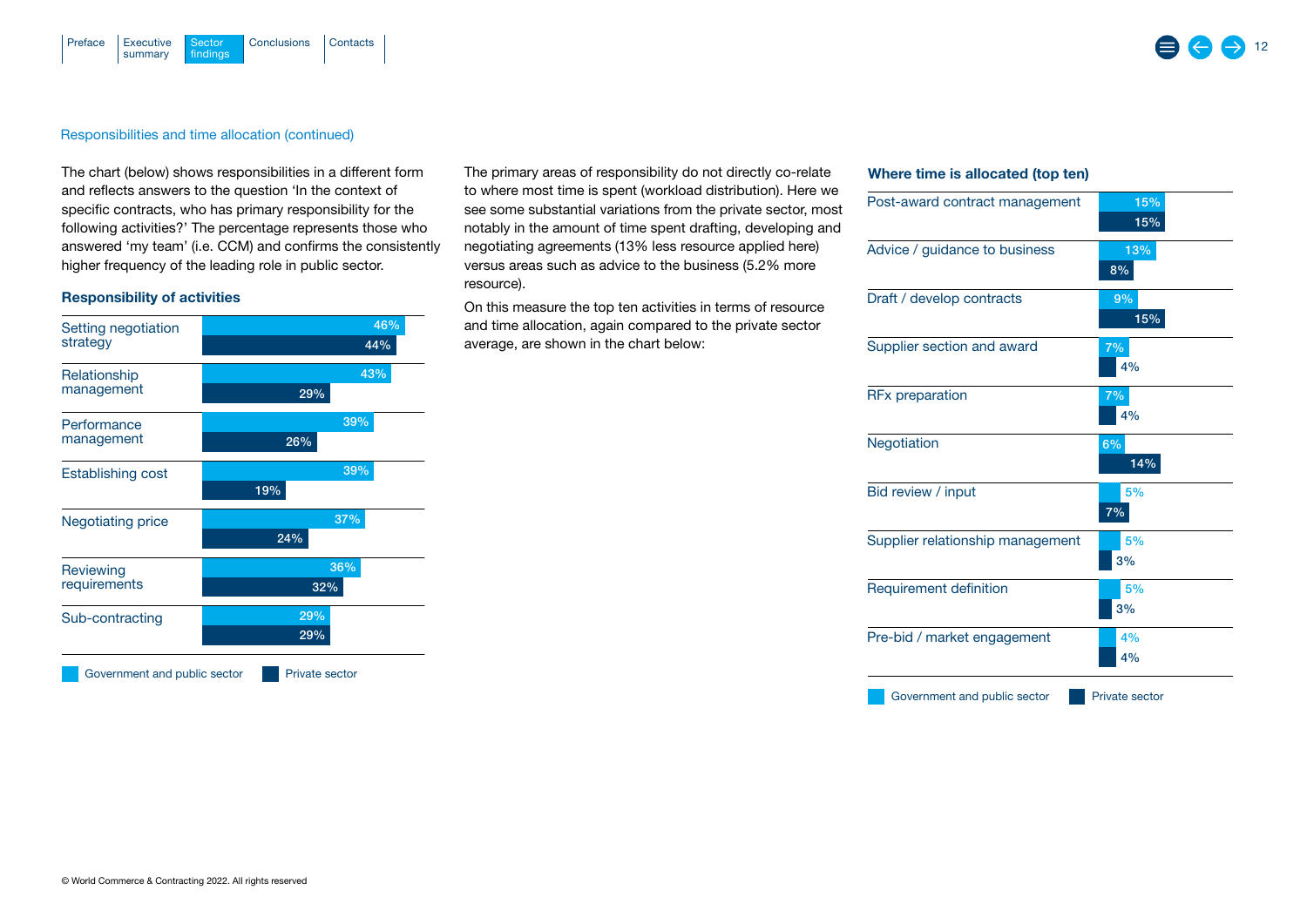# CCM objectives and readiness

**Sector** findings

summary

<span id="page-12-0"></span>[Preface](#page-1-0)

The ranking of the leading CCM objectives in the government and public sector is similar to the private sector, but the relative weighting towards the top issues is much heavier and subsequent items on the list are quite different.

[Executive](#page-2-0) Sector [Conclusions](#page-17-0) [Contacts](#page-18-0)

'Risk mitigation' is the dominant factor for contract management and 'financial impact' for commercial management, each scoring over 20% more than the next objective. Looking at the private sector, these are also the relatively consistent themes across all sectors.

# Primary objectives for contract management



The public sector has a much higher ranking for 'improving business productivity' and 'supporting / implementing business goals or strategies' – this is noteworthy and potentially borne out by deeper analysis of resource allocation. Activities in these categories appear to absorb 6–7% of the CCM resources in public sector, compared to around 4% in private sector. The striking omission from the public sector list is once again 'negotiation center of excellence', which is ranked third for the private sector and once again confirms the very different approaches to trading relationships. The objectives for commercial management are more strongly oriented towards added-value, with 'financial impact' the clear leader.

# Primary objectives for commercial management

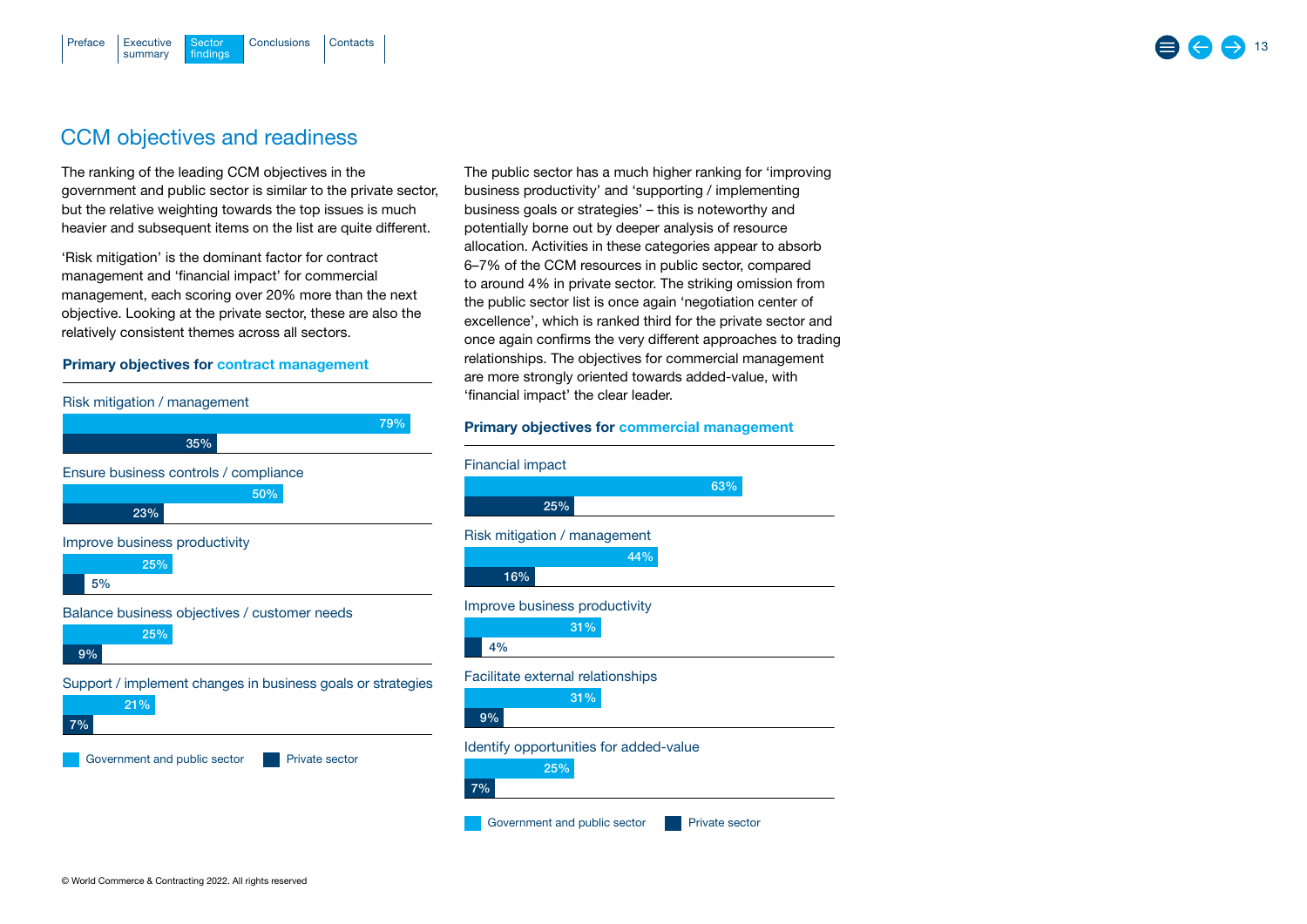### [Executive](#page-2-0) Sector [Conclusions](#page-17-0) [Contacts](#page-18-0) summary Sector findings [Preface](#page-1-0)

# CCM objectives and readiness (continued)

When it comes to the readiness to support business objectives (and respond to increased executive expectations), CCM groups in the government and public sector have mixed capability. Relative to the leading performers, the variable organizational structures and frequent lack of dedicated and fully-trained resources are evident disadvantages. Similarly, technology deployment is at best erratic and initiatives to simplify and improve 'ease of doing business' are in many cases only at an early stage of implementation. While there are aspects of resource allocation that are encouraging, there are also clear indications that traditional, inflexible models prevail. For example, it is hard to see how increased value and financial impact can be achieved without much greater readiness to engage in negotiations and to challenge rigid forms of template agreement.

In part, the issue of readiness may often be linked to mindset. It is notable that the three lowest ranked objectives for public sector groups are to manage change; to provide a negotiation 'center of excellence'; and to create competitive advantage. It is the last of these that is perhaps especially indicative of the need for new thinking. Public sector agencies operate in a competitive world. Most of their suppliers have choices. Therefore, aiming to become 'a customer of choice' is a critical goal if other business needs and objectives are to be achieved.

Market research is another key to achieving excellence, often underlying key improvement initiatives. The data shows that public sector groups are undertaking a greater level of research than their private sector counterparts, though there are signs that this is again distorted by the greater consolidation of CCM and traditional procurement activities. The primary areas of market research that CCM groups in public sector see as important and would like to undertake are:

- Pricing / charging models
- Best practices in offering design and simplification
- Organizational benchmarking
- Competitive terms and conditions
- Performance benchmarking.

The private sector has similar priorities, except that 'trends in commercial offerings' is ranked much more highly. Gathering this data is an important element of a change program; the challenge may be whether adequate resources will be allocated to gather and analyze the information, or to formulate the business case for change. The final indicator from the benchmark relates to skills and the extent to which public sector is acting on the concerns it expresses in this area. The answer is that it appears to be running behind the private sector in several key areas. For example, it is less likely to have undertaken a skills audit of CCM staff (19% versus 35%) and only 36% (versus 51%) feel they understand skill gaps relative to future needs. 40% (versus 55%) have training resources or plans in place. Only in terms of budget is there equivalence, with 42% (versus 43%) saying the budget necessary to support skills development is available.

### **Skills**

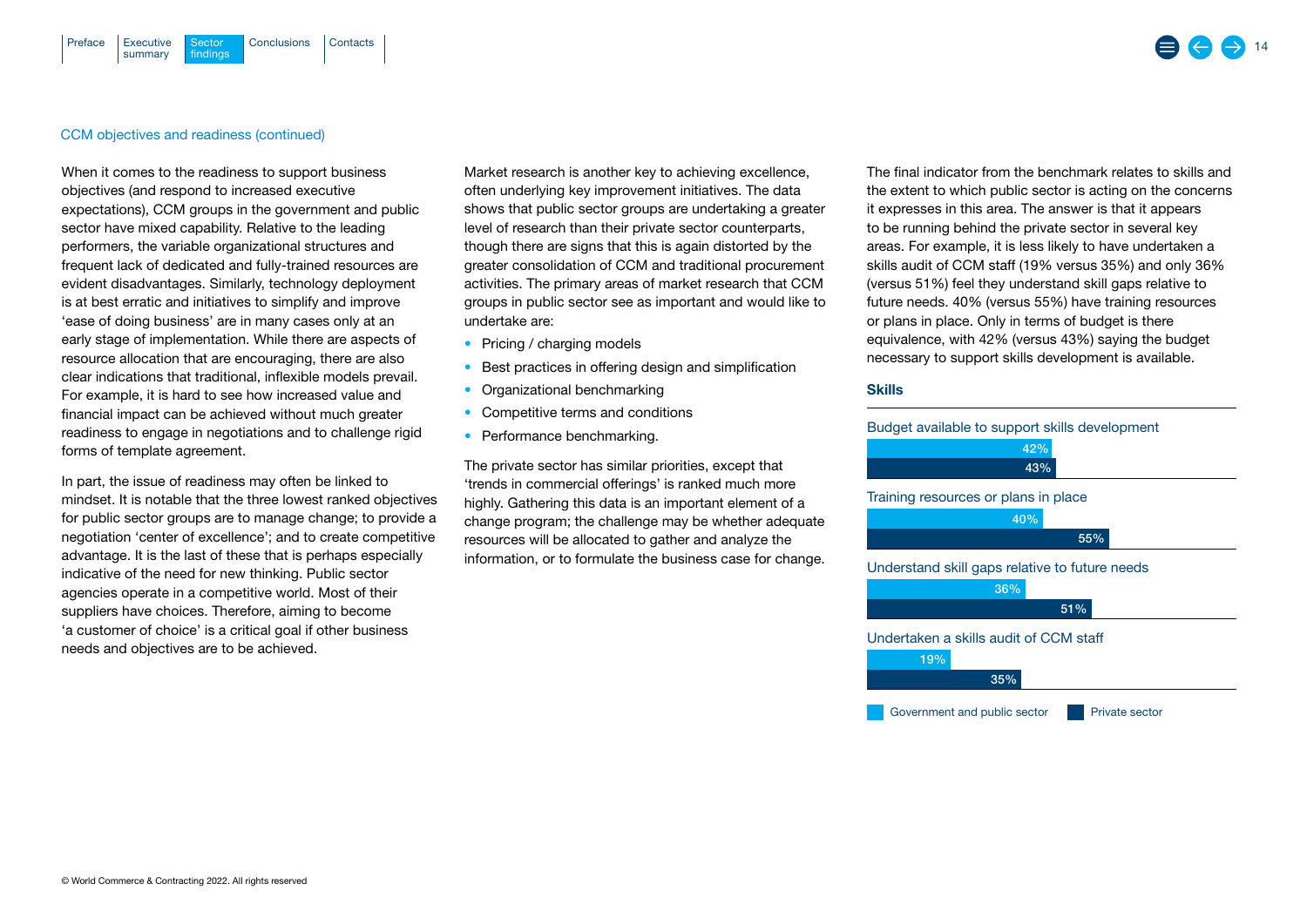# **Measurements**

summary

<span id="page-14-0"></span>[Preface](#page-1-0)

As previously indicated in the section on [Contracts \(page 8\),](#page-7-0) CCM resources in the government and public sector spend more of their time handling low-value / low-complexity agreements than is typical in the private sector. This section starts by examining two of the most commonly used efficiency / productivity indicators – contracts managed per head, and cycle times. These should always be viewed with caution and allowance made for differences in roles and responsibilities, or perceptions of complexity. For example, as observed earlier, the public sector groups performing CCM activities often have a wider range of responsibilities than their private sector counterparts. Against this, however, they engage far less heavily in negotiation.

[Executive](#page-2-0) Sector [Conclusions](#page-17-0) [Contacts](#page-18-0)

**Sector** findings

> Overall, in both pre-award contracts managed per head, and cycle time, public sector is under performing private sector by approximately 40%. Although this study does not aim to measure quality of outcomes, there is no immediate evidence to show that these additions of time and resource are leading to better results. In post-award, we only have data relating to contracts per head and the public / private performance is generally much more aligned. The exception is the much higher number of contracts 'on own standard terms' that are being handled in the public sector, which may be an indication of the greater level of involvement in low-complexity situations.

### Contract cycle time domestic agreements (weeks)



### Contract cycle time international agreements (weeks)



# Contracts handled per head – pre-award



### Contracts handled per head – post-award

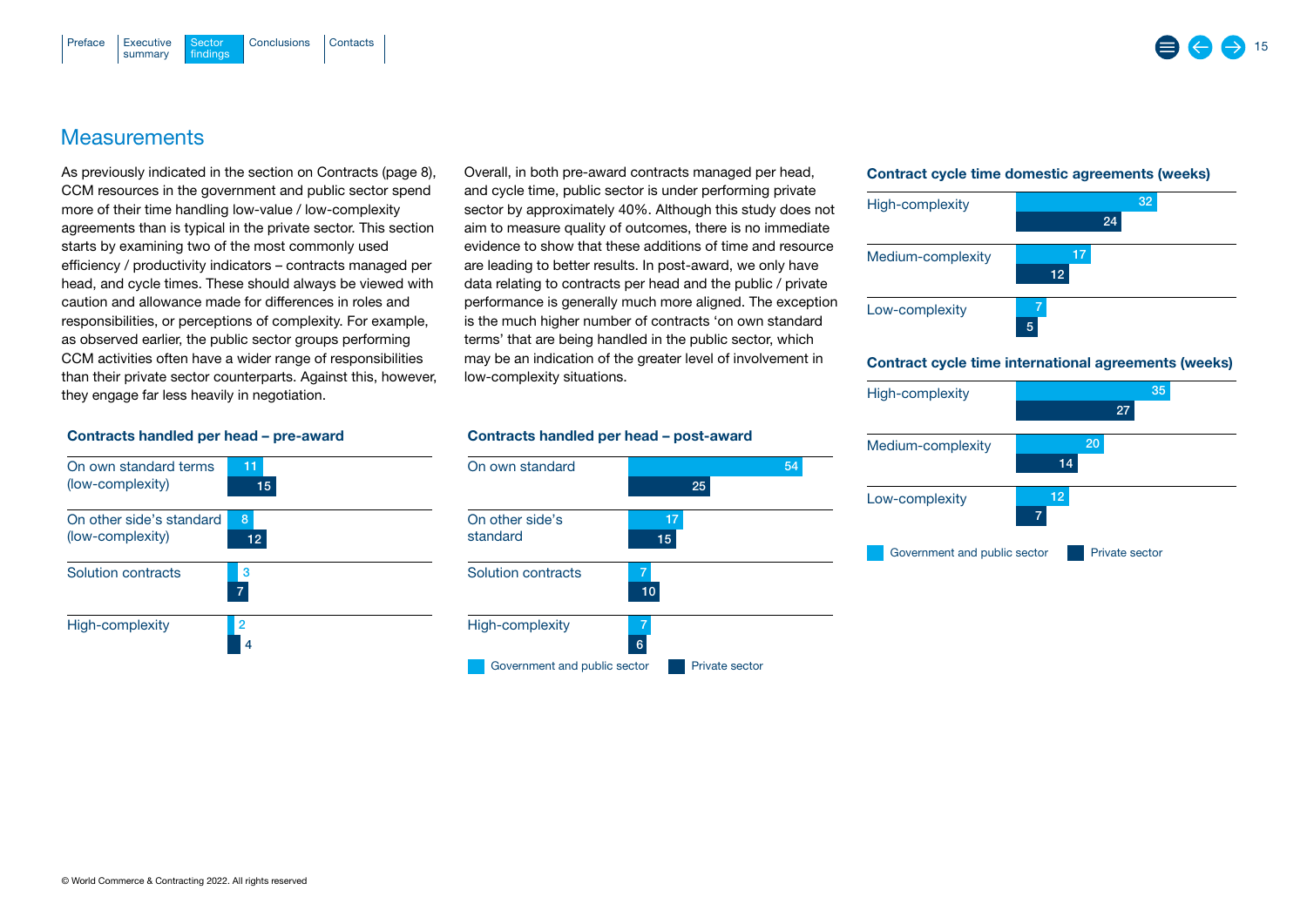### Measurements (continued)

Relative to private sector, notable areas receiving lower focus include risk management indicators, negotiated benefits, and contracts / negotiations managed per head. Those receiving a higher level of focus include salary benchmarks, initiatives to improve user effectiveness, and cycle times to manage changes and disputes.

# Ranking of top items monitored

(private sector ranking in brackets)



Areas where reporting is significantly lower than in private sector include risk management indicators, contract leakage / cause analysis, the number of contracts negotiated, and cost avoidance.

While the measures in use are not fundamentally misaligned with those in the private sector, they do not immediately appear consistent with declared objectives. In particular, it is hard to see how they contribute to risk management and mitigation and have little direct relevance to added value. The broader measures that are perhaps needed – which often relate to areas such as risk scoring, post-award value retention, portfolio analysis, and operational speed – are often impossible to capture without advanced systems. To move towards world-class standards, organizations in this sector need to establish a set of measurements that align with higher-level business goals and strategies and encourage the sort of innovation and adaptability that matches the best performers.

### Ranking of top items reported

(private sector ranking in brackets)

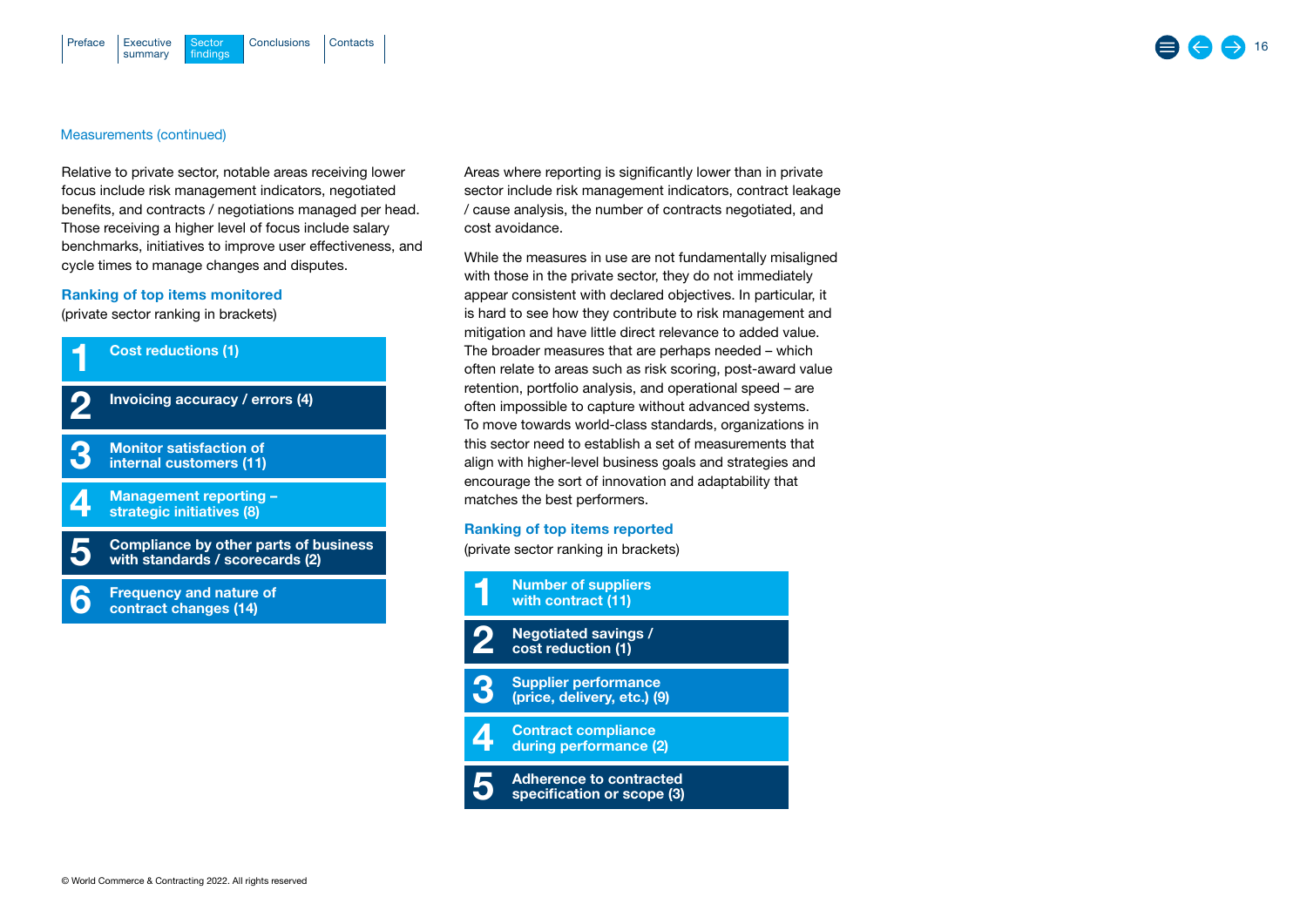### <span id="page-16-0"></span>[Executive](#page-2-0) Sector [Conclusions](#page-17-0) [Contacts](#page-18-0) summary **Sector** findings [Preface](#page-1-0)

# Barriers to improvement

What factors are constraining the performance of CCM groups and the development of improved capabilities in the government and public sector? Once again, there is overlap between public and private sector, but also notable variations, particularly in terms of severity.

The top five barriers in the public sector, with comparative data for the private sector, are:

# Top five barriers



The much stronger emphasis on people-related issues is evident. Beyond this, the top three issues are potentially connected – operational workload preventing improved analysis or research to establish value, which in turn limits the ability to develop a compelling business case for budget – or perhaps even an understanding of what budget is needed. The challenge with establishing data is partly based on the areas where measurement currently occurs, but it is also constrained by the limitations of existing technology, which frequently takes the form of transactional procure-topay systems.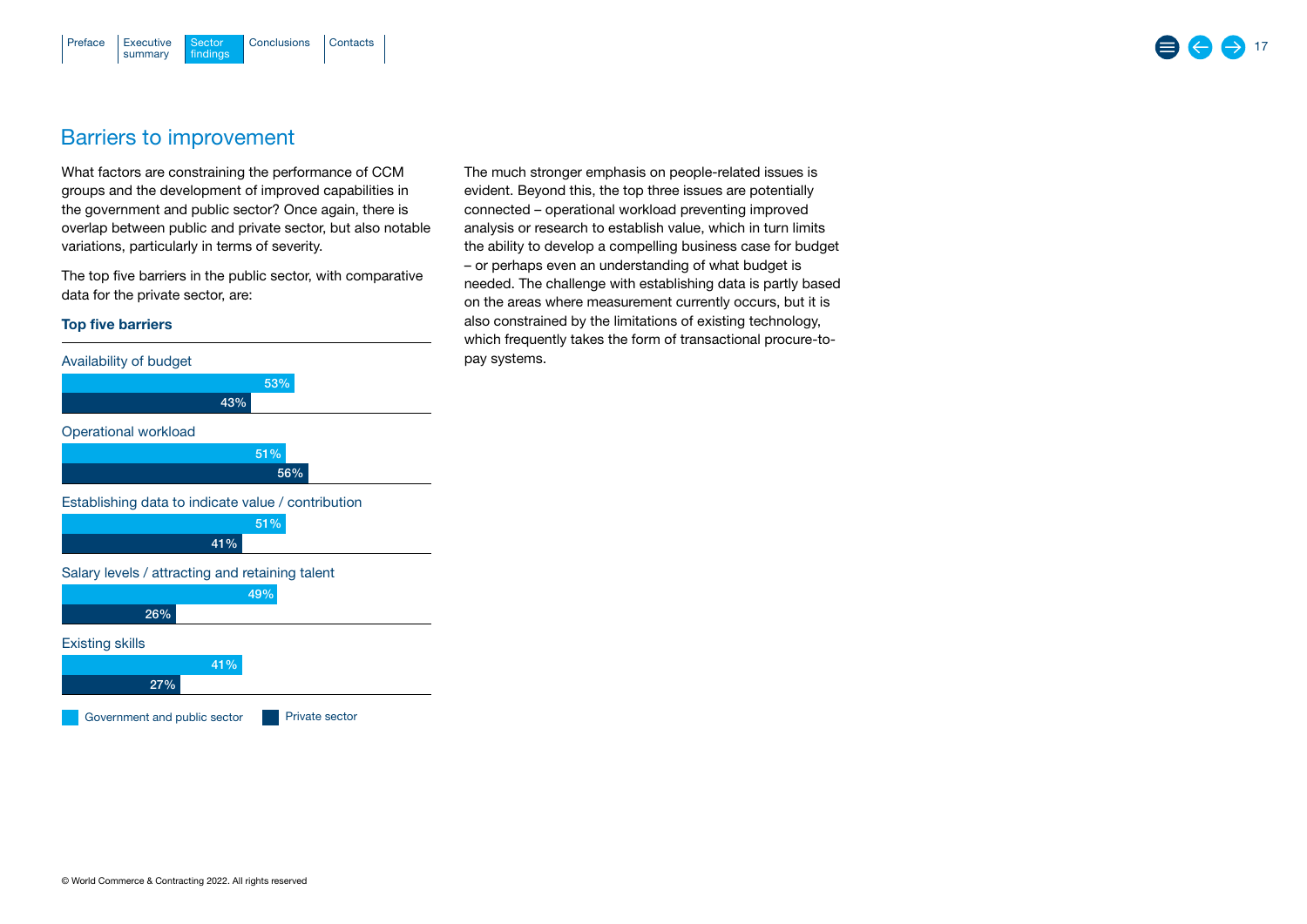Sector findings

[Executive](#page-2-0) Sector Conclusions [Contacts](#page-18-0)

# **Conclusions**

summary

<span id="page-17-0"></span>[Preface](#page-1-0)

Government and public sector agencies have made substantial progress in developing CCM capabilities, but this report indicates that the process is inconsistent and incomplete.

The culture created by a rules-driven model for public procurement continues to operate as a constraint and, in many cases, the CCM role does not appear to have been fully accepted, understood or developed. In a majority of the organizations providing input, it tends still to operate primarily at a transactional level, often either subservient to, or performed within, traditional Procurement or Program Management teams, with roles and responsibilities apparently unclear or fragmented.

Weaknesses such as these are preventing many of the actions needed for more rapid progress – such as a sustained skills uplift in both commercial and contract management; a shift of measurements and the key performance data that is collected; a sustained focus on process simplification and streamlining; goals and objectives focused on value delivery and risk prevention.

There is no question that government and public sector agencies must become more creative and adaptive, as well as being equipped to manage the ongoing shocks and disruptions of modern economies and geopolitical conditions, including the demands of implementing the ESG principles.

To realize the public sector's goals, there will be a high dependency on strong and sustainable external supply relationships. Achieving this will depend on the ability to build new levels of collaboration and transparency,

operating with a greater variety of commercial and contracting models, each of which demands distinctive operational capabilities and procedures. Public sector groups are not alone in facing this challenge, but the data shows that they are in many cases some distance behind the private sector in terms of readiness.

The need for continued investment is high, but unless some of the more fundamental improvements indicated by this report are addressed, any investment may have limited impact.

To navigate economic shocks, geopolitics and ESG demands, the public sector must become more creative and adaptive.